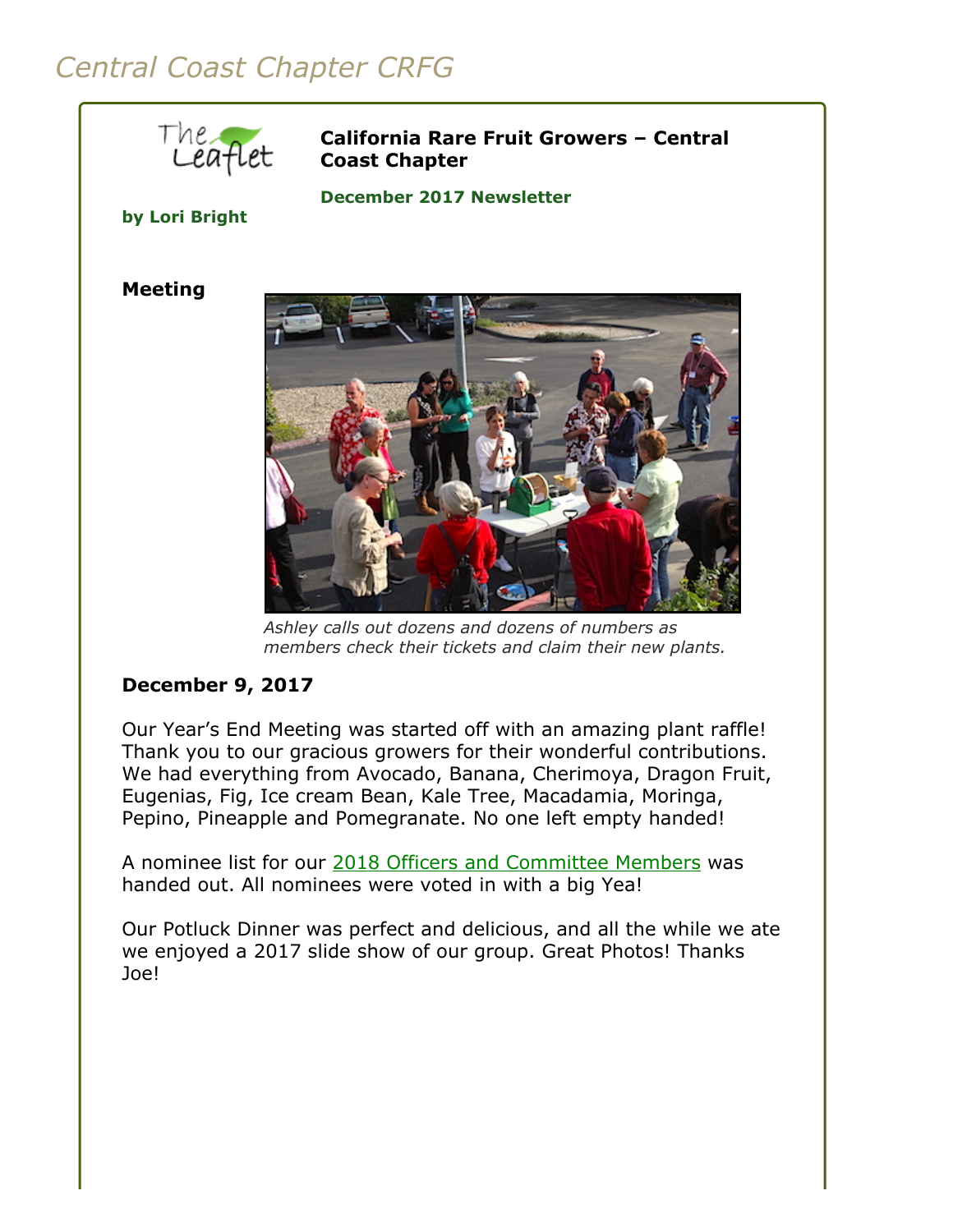

*A wide variety of plants lovingly grown by dedicated members, including Robert and Carol Scott and Marv and Pet Daniels, await their new homes.*



*Members donated gardening books for sale by silent auction and direct purchase. All money will be used for scholarships. Keri, June (whose idea this was), Tucker, and Grace (not pictured) helped sell the books.*

### **Announcements:**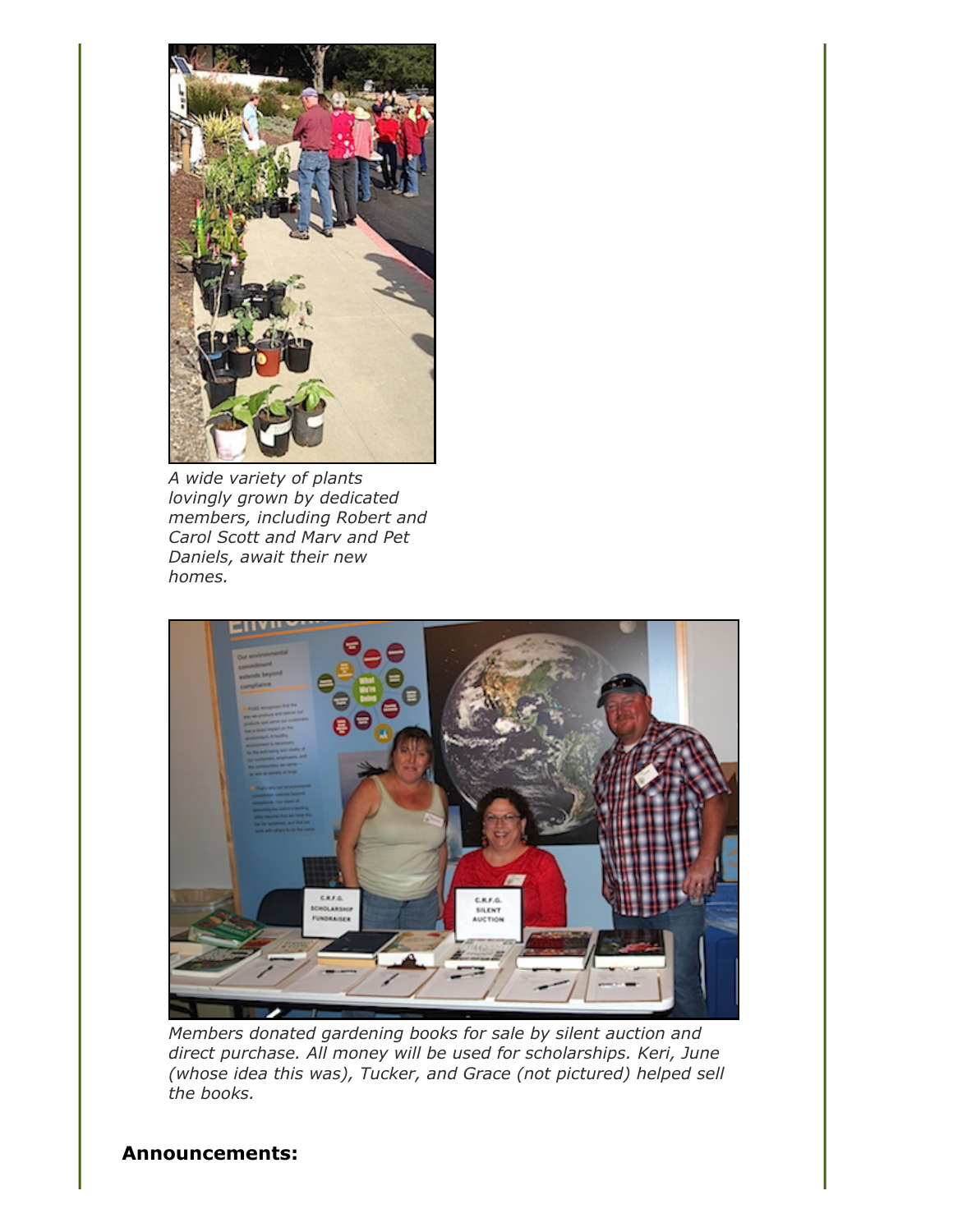#### See Nell for **pre-order of Rootstocks**

**January 13** is the date for our regular meeting to be held at the Crops Science Building. We will have the indefatigable Tom Spellman from Dave Wilson Nurseries there to talk Pruning Backyard Fruit Trees.

**February 17**, (The Third Saturday this Month) We will put on our **Fabulous Scion** [Exchange and grafting party!](http://www.crfg-central.org/scionExchange.html) Don't forget to keep saving those bags for rootstock. Nell will collect them.



*Table filling up with tasty dishes for our potluck meal!*

#### **A bit of sad news: L.E. Cooke has announced that they will be closing their doors for good.**

All of us who got to see [Ron Ludekens last month](file:///Users/daramanker/Documents/CRFG/Website/Newsletters/2017/Dec/crfgccNewsletter2017Nov.html) were so very privileged. I have to guess that he knew what was in store, but he none-the-less did a great presentation focused on the history of their company. He gave great accolades to his grandmother and his grandfather. How fortunate we were to spend this time with him. That being said, I know I will be making another sojourn up to Bay Laurel Nursery to purchase those items that might not be on the market in the near future, as Dave Wilson and other nurseries begin to fill L. E. Cooke's big shoes. L.E. Cooke, you Will Be Missed!

## **Our Presentation this month was done by Marcel Mueller.**



Marcel is a Cal Poly Student (though through his presentation we learn that he is wise beyond his years).

We were taught to **BEE BETTER!** Marcel began his love of nature and the environment at a very early age. By age 11 he began bee keeping and found it magical. Marcel has looked into the decline of our European Honey Bee and has studied correlations between pesticide sprayings and Bee mortality. Pesticides aren't the only thing of concern to our Honey Bees, the Varroa mite, some bad bacteria and beetles can threaten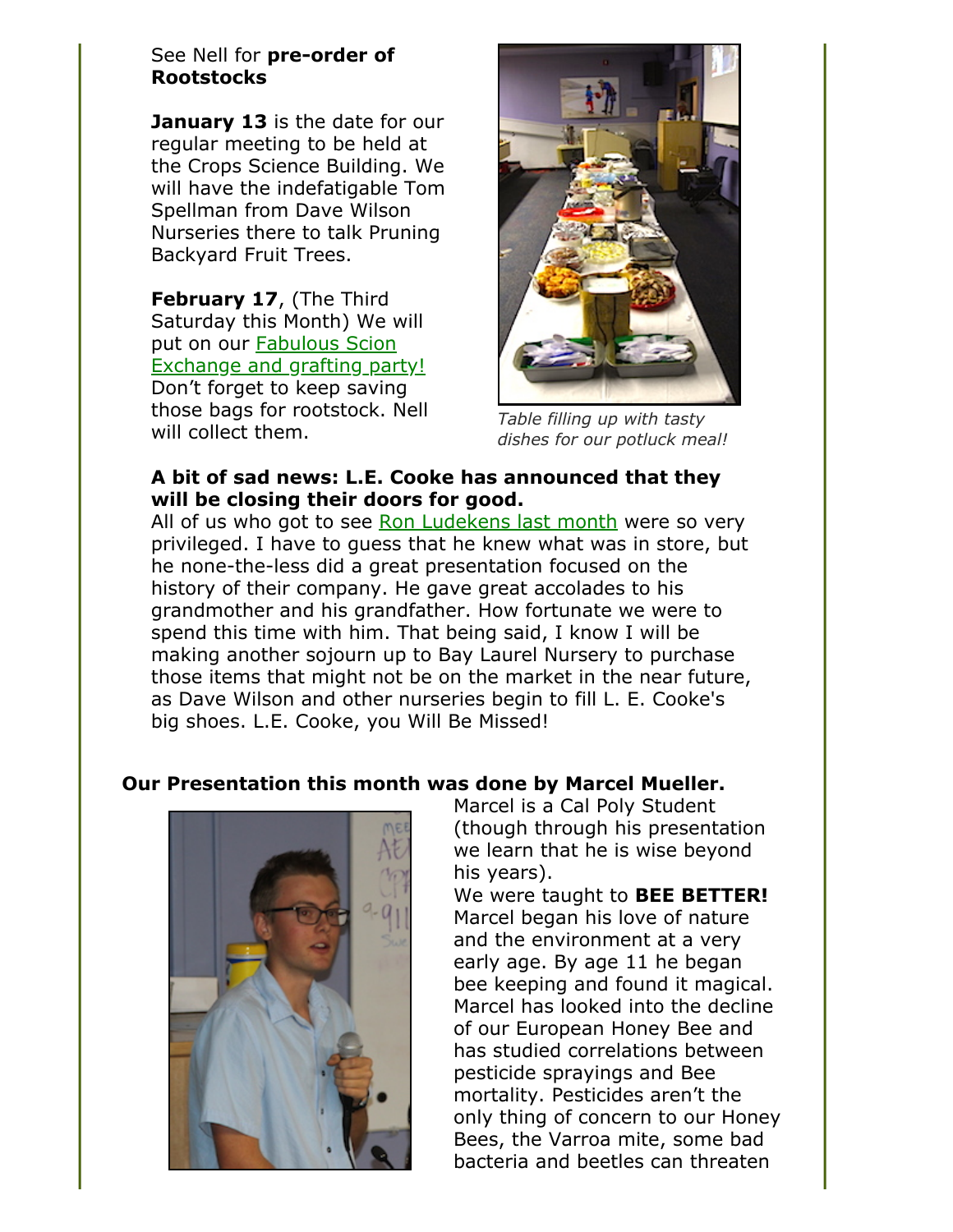*Marcel Mueller talks to the membership at the December holiday luncheon.*

hives as well. Even when Bee Keepers try to spray for Varroa Mite they kill bees. There is a sensitive balance that must be

respected when Bee keeping. Marcel asserts the necessity of using clean hives, clean equipment and clean methods of bee keeping. Marcel is fostering better communication between Growers and Bee keepers, thereby lessening inappropriate pesticide sprayings. The Bees ARE doing the work of pollinating the Growers crops AFTER ALL. :-) Marcel has endeavored to start a breeding program to introduce tougher genetics into the Honey Bee population. He has found that our rich diverse environment here in SLO has a large gene pool of Native Bees to dip into. An amazing undertaking.



**Marcel**

*Marcel's BEE-autiful slides, information and passion captivate the membership*

#### **encourages us to:**

- Plant flowering plants and trees
- Buy Local
- Reduce Pesticide use (When pesticides are necessary, read the label and spray at night)
- Donate to groups for the advancement of Bee health

Marcel was an inspiration, and we wish him all our Best!

#### **Immerse yourself in the magical world of seeds at EcoFarm's Seed & Scion Swap on Jan 25!**

Location: Asilomar in Monterey

The new year invites new beginnings. Soon, winter will give way to spring, and more hospitable conditions will invite sleeping buds to bloom and dormant seeds to awaken. Use this season to gather your [seeds for E](https://eco-farm.org/conference)[coFarm's Seed & Scion Swa](https://eco-farm.org/conference/2018/session/seed-scion-swap-830-10pm)[p, a special EcoFarm](https://eco-farm.org/conference)